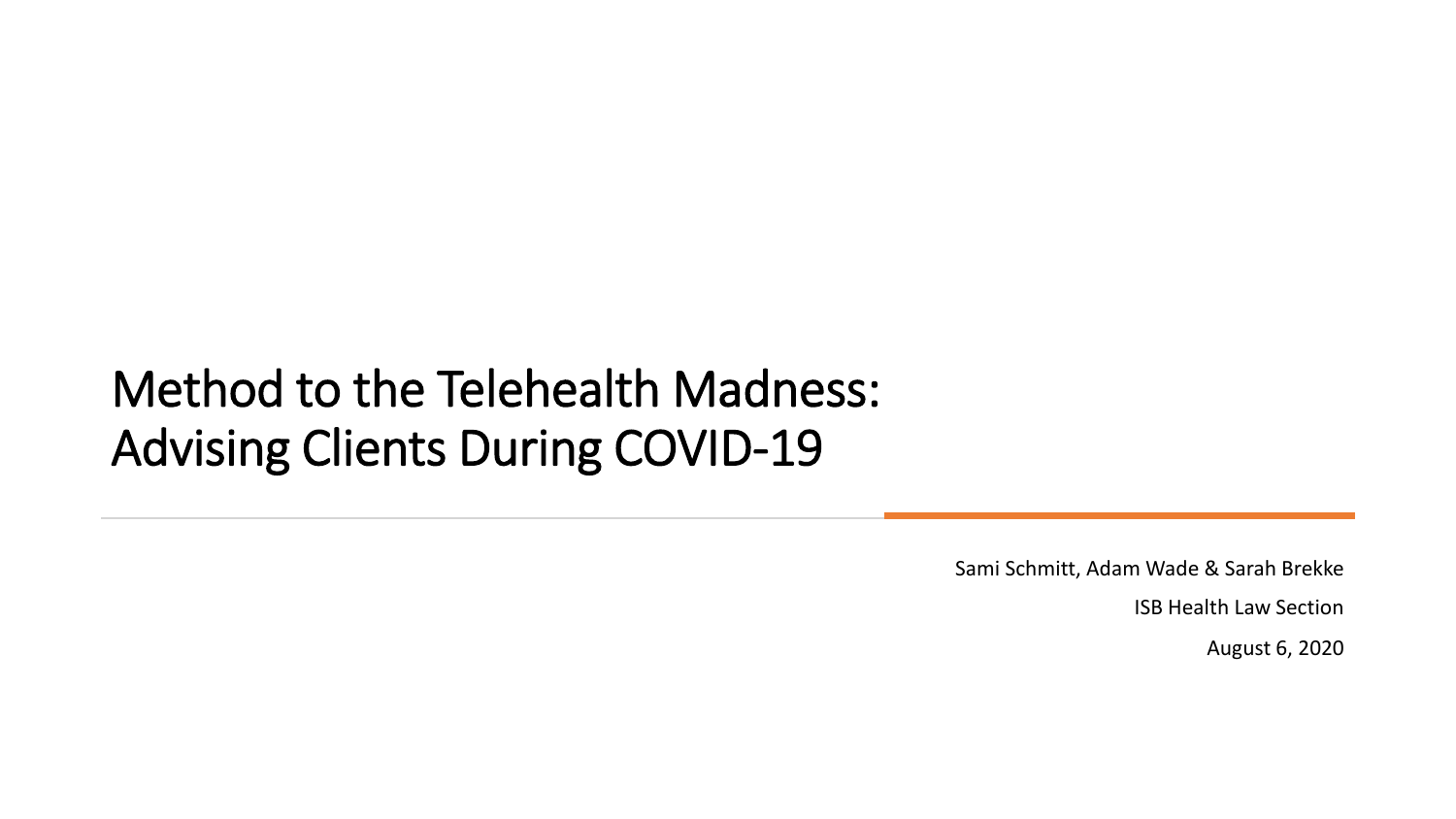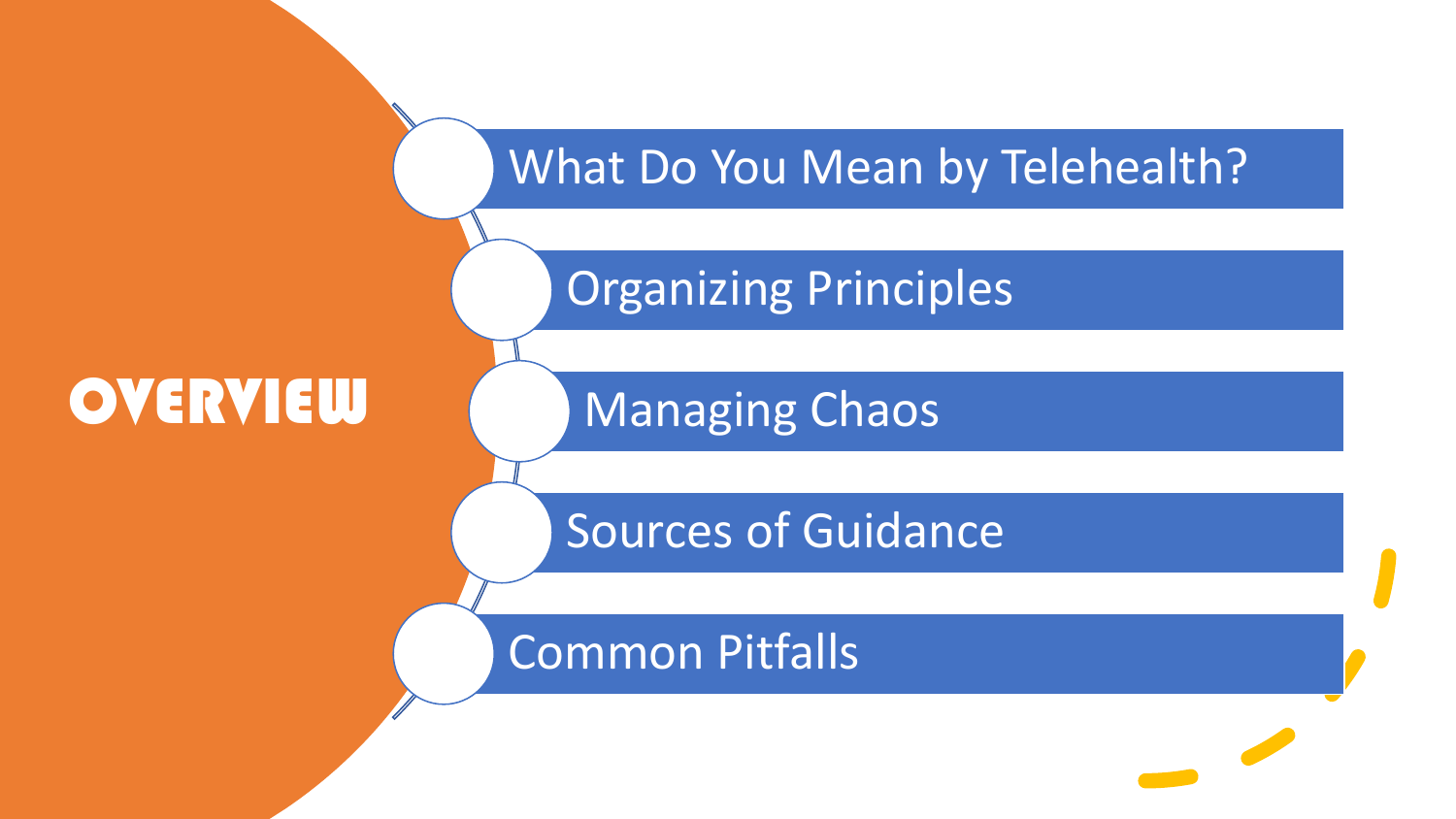# What do \*you\* mean by telehealth?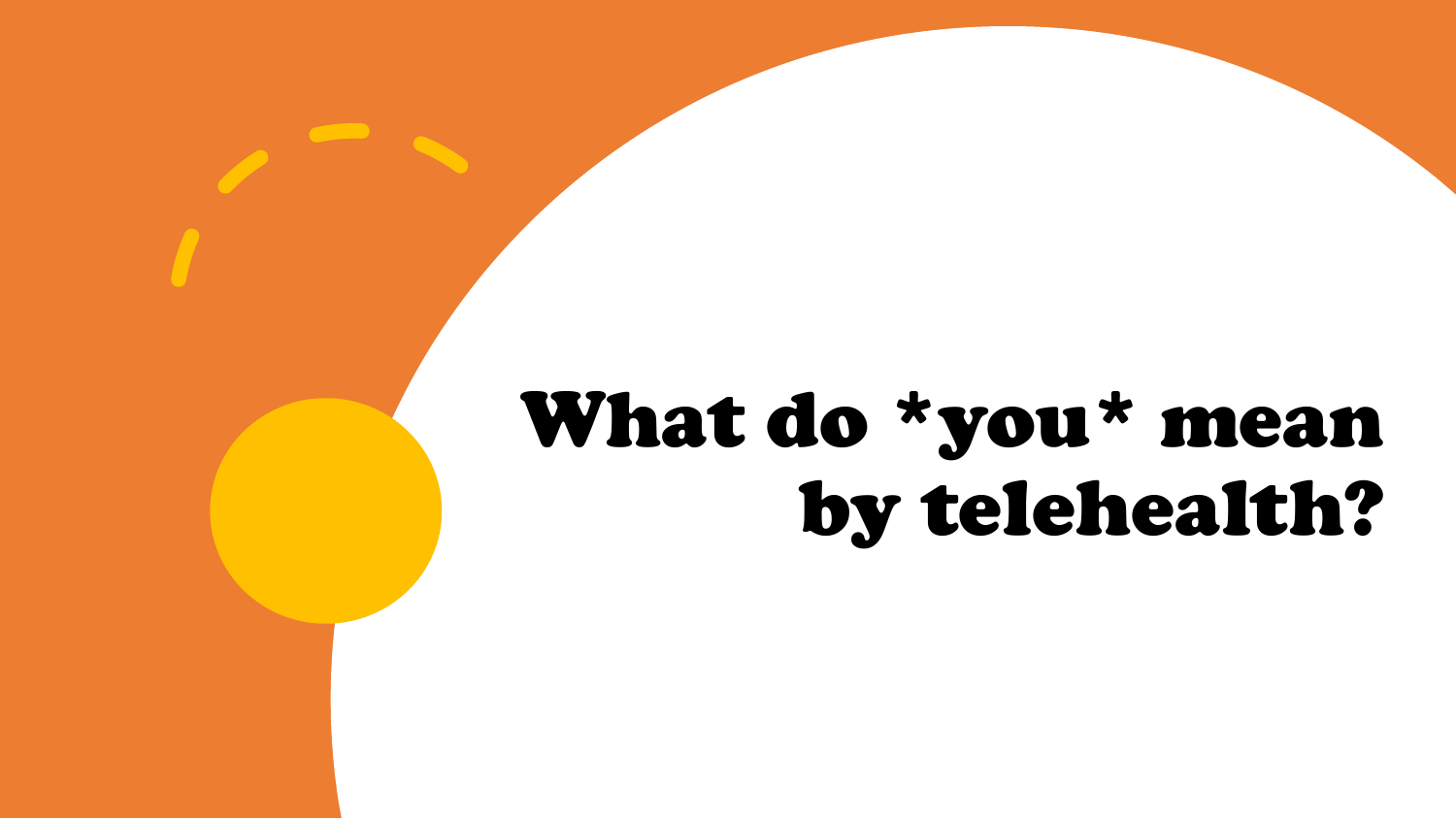#### Organizing Principles: The 6 Factor Analysis

| <b>6 FACTORS</b>            | "USE CASE"                                       |  |
|-----------------------------|--------------------------------------------------|--|
| 1. Modality of Service      | <b>Epic Video Visit</b>                          |  |
| <b>2. Service Provided</b>  | <b>E&amp;M Codes</b><br>99211-99215; 99201-99205 |  |
| 3. Provider Type            | MD/PA                                            |  |
| <b>4. Provider Location</b> | <b>Home Clinic in Idaho</b>                      |  |
| <b>5. Patient Location</b>  | <b>Non-Clinical Location in Idaho</b>            |  |
| 6. Patient Type             | <b>Established Patient</b>                       |  |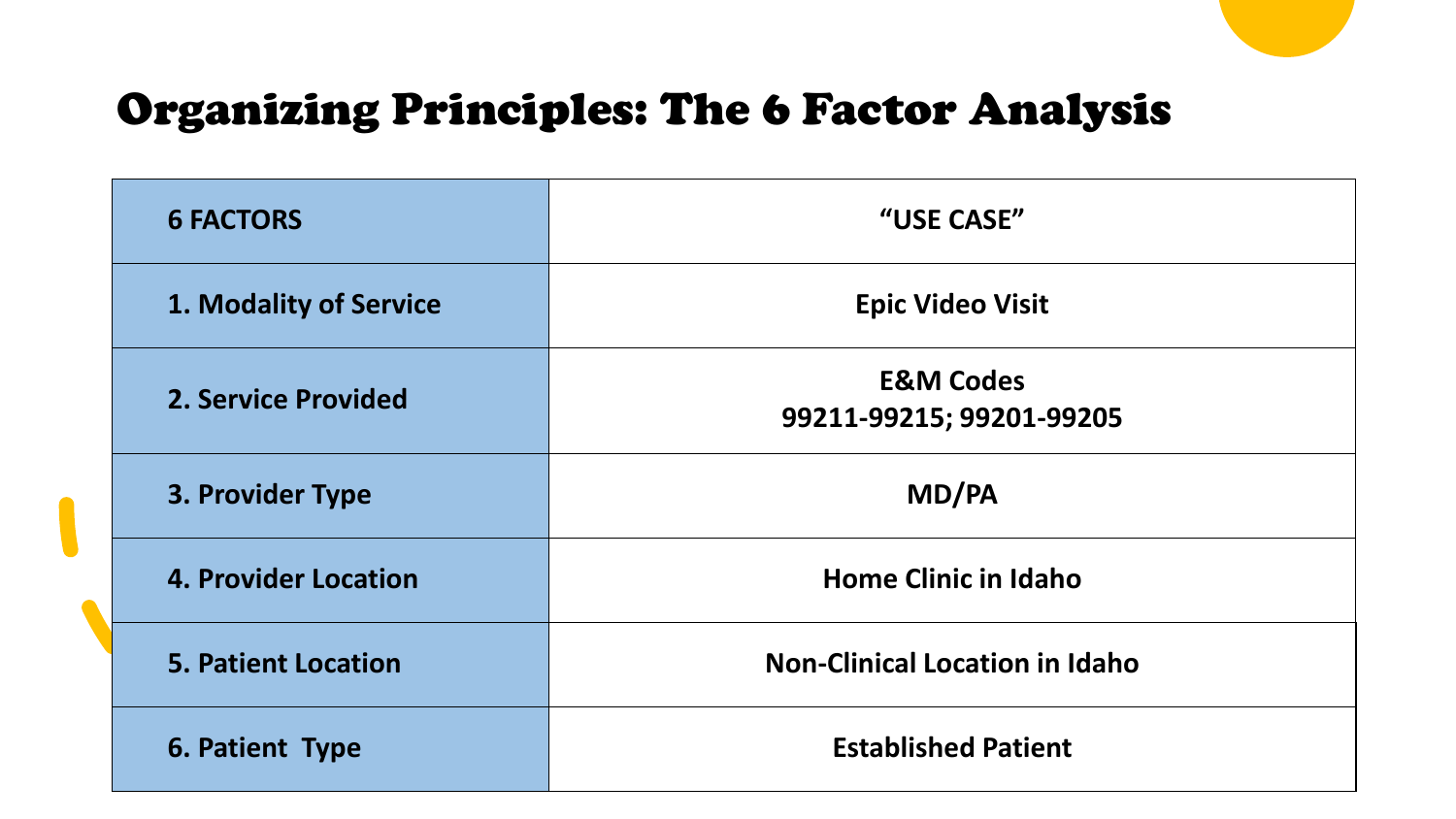## Managing Chaos

- 1. Develop Organizing Principle(s)
- 2. Identify Decisionmakers
- 3. Identify Clinical Stakeholders
- 4. Develop Workflows to Organize and Document Internal Assessments, Decisions, & Tasks

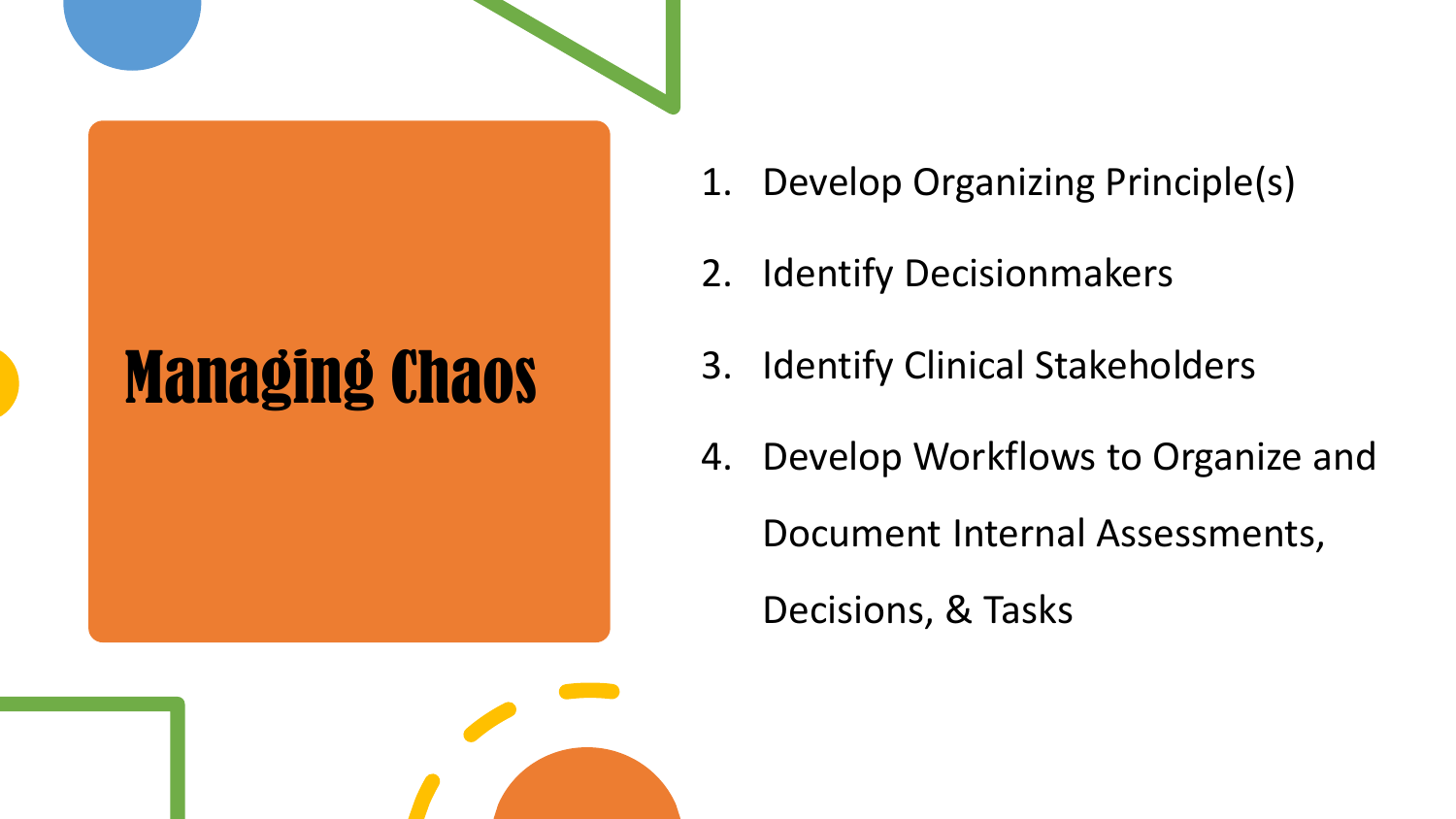#### Behavioral Health Use Case Example

| <b>Modality</b>                                |                                           | <b>Video Visit</b>                             |                    | <b>Audio Only Visit</b>                |  |
|------------------------------------------------|-------------------------------------------|------------------------------------------------|--------------------|----------------------------------------|--|
|                                                | <b>Service Provided</b>                   | 90832 - Psychotherapy, 30 minutes with patient |                    |                                        |  |
|                                                | <b>Provider Type</b>                      | <b>Licensed Clinical Social Worker</b>         |                    |                                        |  |
|                                                | <b>Provider Location</b>                  | <b>Home Clinic in Idaho</b>                    |                    |                                        |  |
|                                                | <b>Patient Type</b>                       | <b>Established Patient</b>                     | <b>New Patient</b> | <b>Established Patient New Patient</b> |  |
|                                                | <b>Patient Location</b>                   | <b>Non-Clinical Location in Idaho</b>          |                    |                                        |  |
| DOES ST. LUKE'S SUPPORT PROVIDING THIS SERVICE |                                           |                                                |                    |                                        |  |
| DOES STATE LAW ALLOW THE SERVICE               |                                           |                                                |                    |                                        |  |
| <b>LICENSURE</b>                               |                                           |                                                |                    |                                        |  |
| <b>PATIENT CONSENT</b>                         |                                           |                                                |                    |                                        |  |
| <b>DOCUMENTATION REQUIREMENTS</b>              |                                           |                                                |                    |                                        |  |
|                                                | <b>MEDICARE</b>                           |                                                |                    |                                        |  |
| <b>PAYER BILLING</b>                           | <b>MEDICAID IDAHO</b>                     |                                                |                    |                                        |  |
| <b>CONSIDERATIONS</b>                          | <b>MEDICAID IDAHO HEALTHY CONNECTIONS</b> |                                                |                    |                                        |  |
|                                                | <b>COMMERCIAL</b>                         |                                                |                    |                                        |  |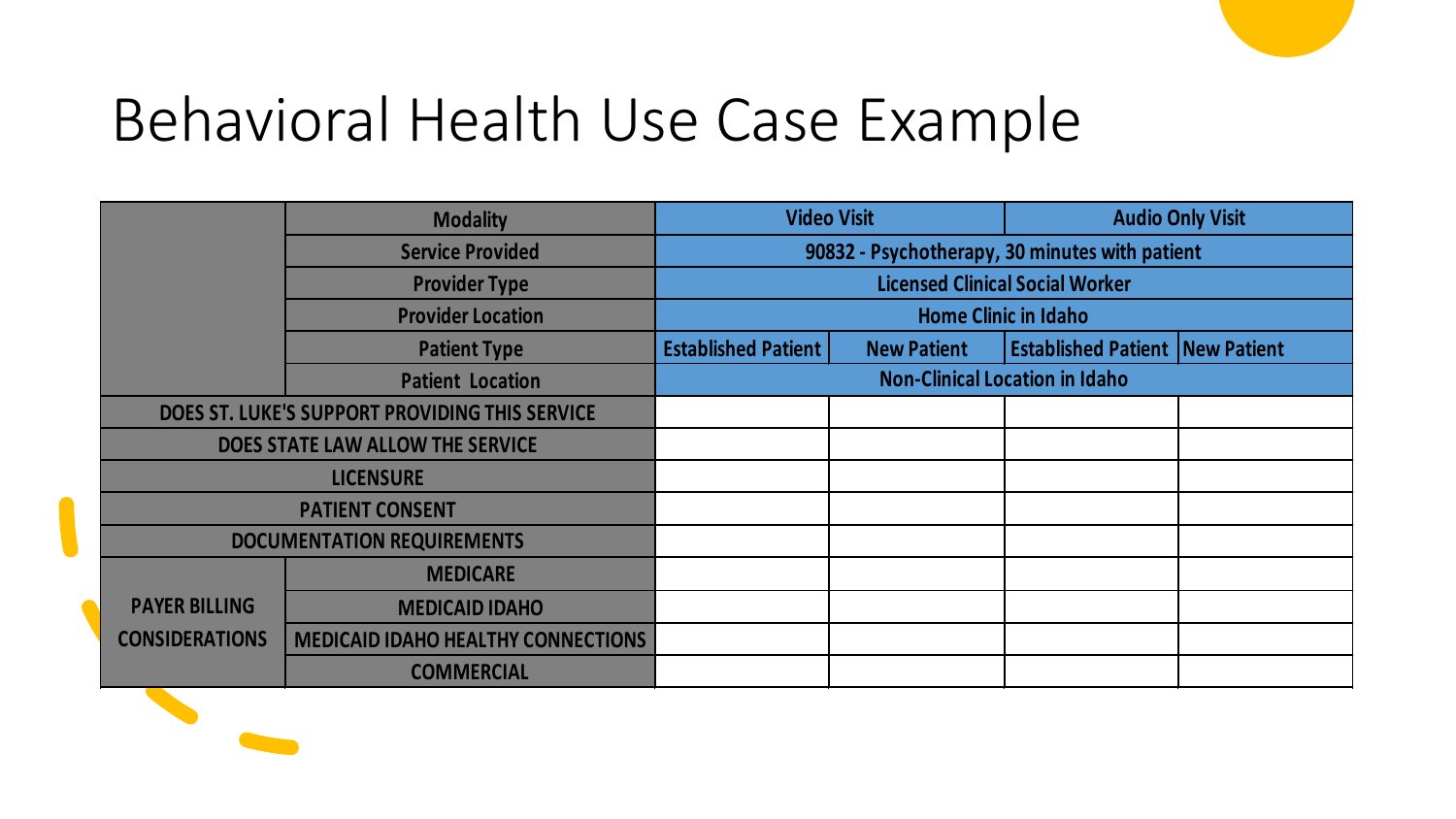### Sources of Guidance

- Idaho Code (Idaho Telehealth Access Act)
- IDAPA
- Guidance from state & national organizations
- Medicare, Medicaid, & other payors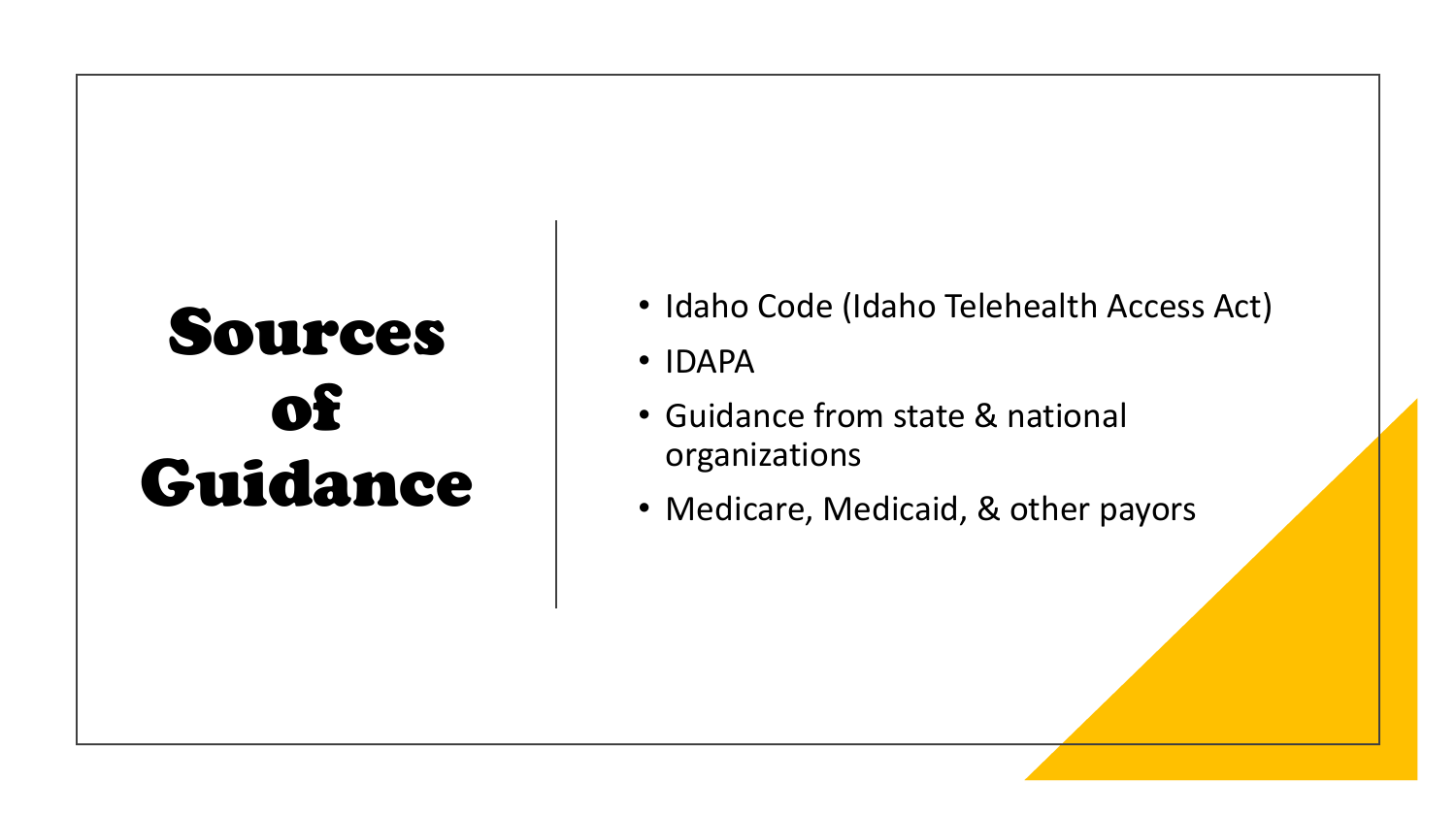

### Common Pitfalls

• Location

• Confusion Regarding "Waivers"